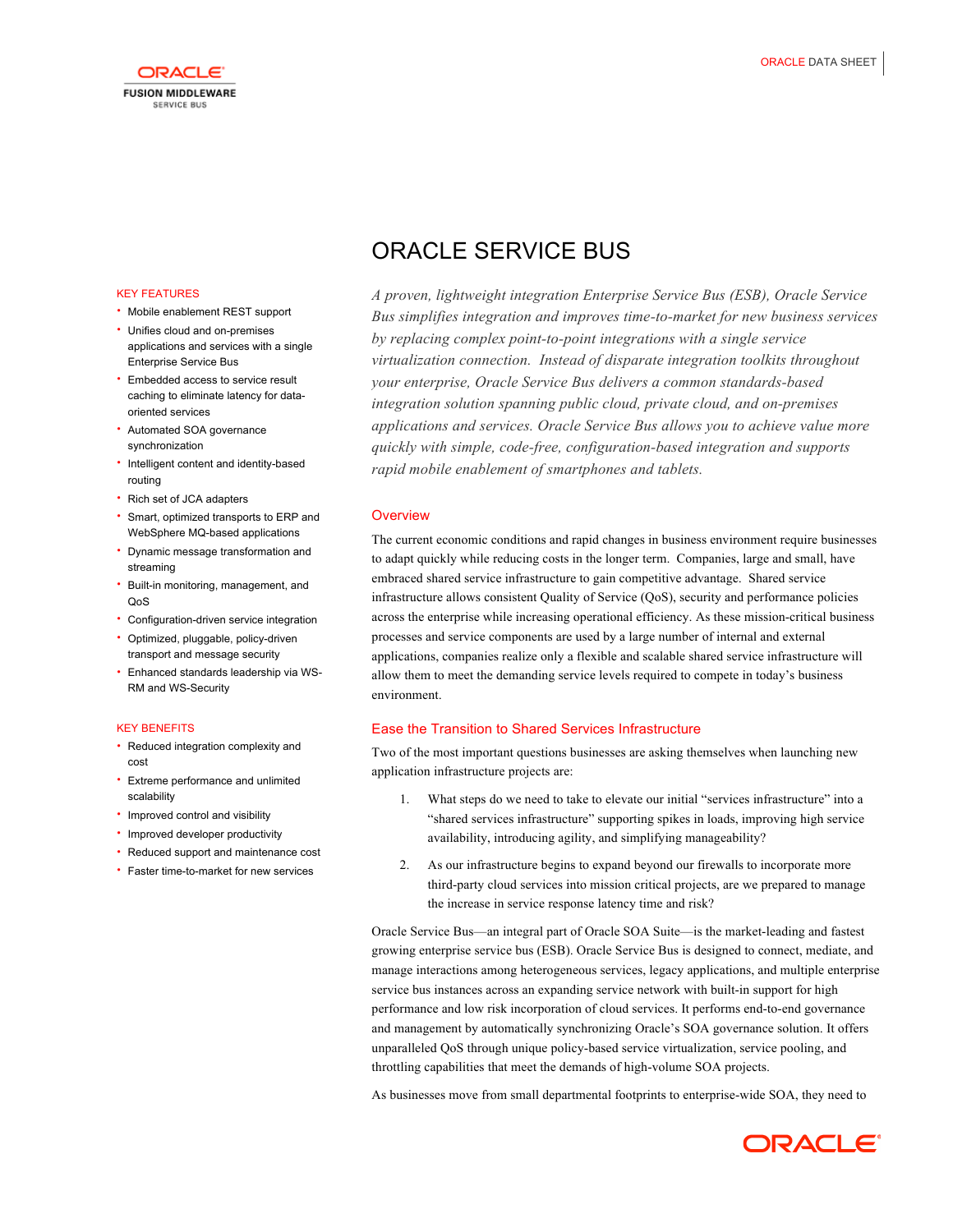use the services distributed across multiple SOA domains to build high-value composite applications. Unlike other ESBs, Oracle Service Bus offers integrated service governance and management capabilities across multiple SOA domains to enable consistent QoS, control, and visibility, ensuring reuse across the enterprise-wide service network.



 **Figure 1. The principal functional areas of Oracle Service Bus are illustrated here.** 

## Enhance Governance and Management of Shared Services

 Oracle Service Bus is the first solution to combine service integration, messaging, operational service management, and security-enforcement capabilities. Unlike other vendors that require multiple products to ascertain the health of services, Oracle Service Bus provides built-in monitoring capabilities, including comprehensive dashboards displaying service-level agreement (SLA) alerts, operational metrics, and message pipelines for the business services it hosts.

 Oracle Service Bus enhances the governance and management of your SOA through out-of-the- Oracle Service Registry, and Oracle Enterprise Manager SOA Management Pack as part of Oracle's SOA Governance solution. In contrast to traditional ESBs in which service governance is manually managed in disparate governance tools as an afterthought, Oracle Service Bus design, development, deployment, and runtime with the Oracle Enterprise Repository. This new flexibility comes with a reduction in errors and faster time to market for new services. box seamless integration with Oracle Web Services Manager, Oracle Enterprise Repository, automatically synchronizes service governance throughout the entire service lifecycle from level of integration between the ESB and governance ensures a key ESB benefit of architectural

## Build Your Integration Foundation on the Industry's Most Scalable ESB

 Oracle Service Bus provides extreme performance and scalability for all dimensions of your architecture. Applications need to scale in many dimensions—vertically, horizontally, with user numbers, and with message size. Scalability with an increasing number of services is an important and often ignored dimension of SOA architectures. Oracle Service Bus has the ability to scale easily to thousands of services, via sophisticated techniques such as preprocess parsing to split large messages into smaller packets, as well as near linear scalability on clustered deployments.

#### Highlights of Oracle Service Bus

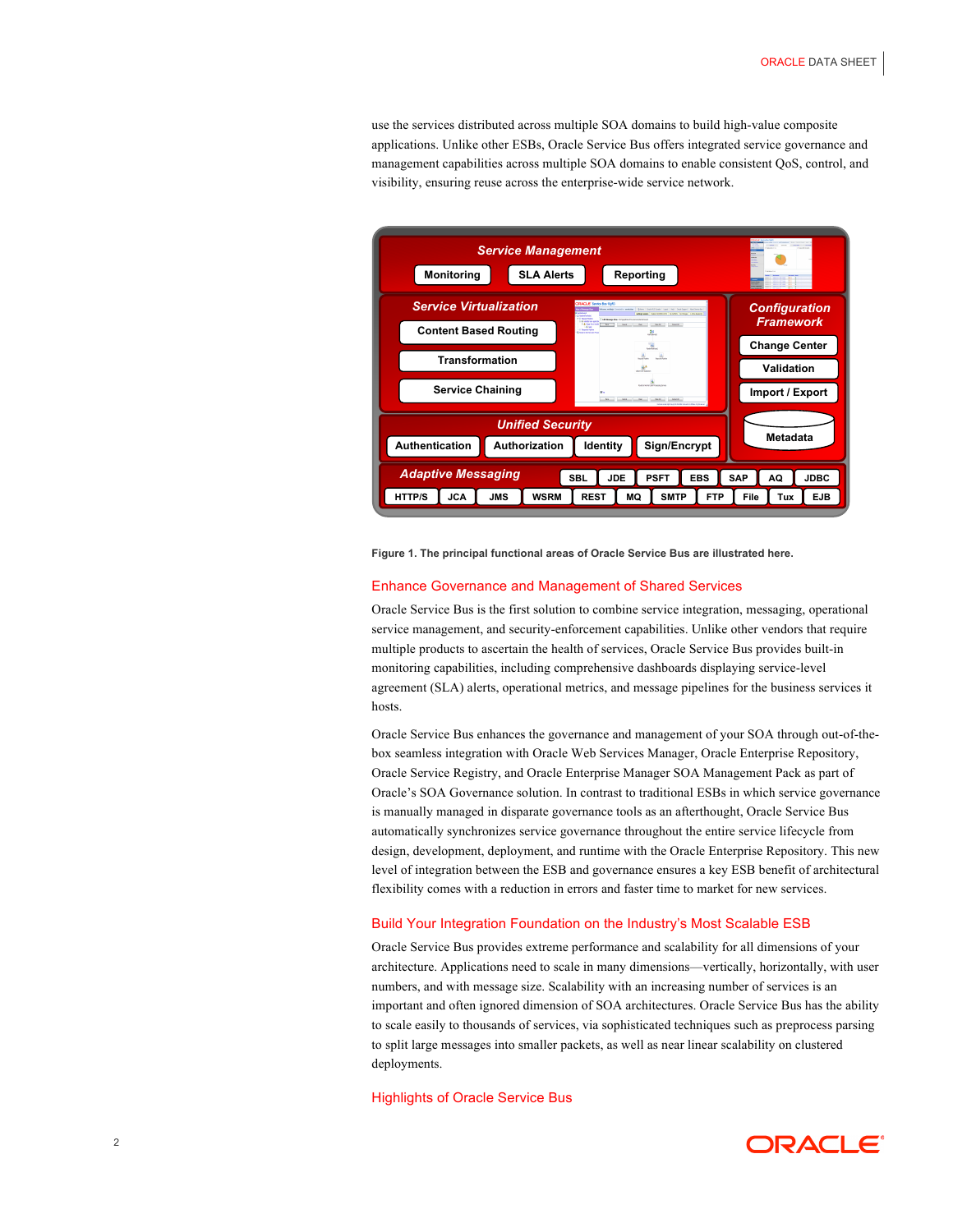Oracle Service Bus provides enhanced productivity, modern service patterns, and services within a wider infrastructure.

## Enhanced Productivity

 Oracle Service Bus enhances productivity by providing visual debugging capabilities fine- developers to define break-points, introspect variable context and data, and step-through the execution stack for inbound and outbound message processing pipelines in an intuitive, observable manner. Oracle Service Bus allows granular logging of messages exchanged at run time between transports, applications, and data endpoints. Logging can be conducted without server restarts, thereby shortening time for problem diagnosis and resolution. By allowing service definition and monitoring, pipeline and action level metrics enable a proactive and empirical approach to bottleneck identification and performance tuning. grained message-level tracing, and action-level metrics. The visual debugger feature allows

 As well as its own IDE, Oracle Service Bus also offers a full-fledged Web-based design environment, allowing shared service administrators to take corrective actions at anytime, anywhere with a simple Web browser. Furthermore, all edits are tracked and can be reviewed or rolled back at anytime—an absolute requirement in production environments.



Figure 2. Oracle Service Bus features a lightweight Web-based design console.

#### Modern Service Patterns

 Traditional Web services required service consumers and service providers to agree upon an or data exchange via SOAP. To facilitate data exchange with external systems, Oracle Service Bus can handle non-XML payloads with a host of datasources such as File, EJB, FTP, MQ, JMS and Tuxedo. Modern stateless service architecture is based on Representational State Transfer (REST). With Oracle Service Bus, developers can easily transform existing services into REST style services thereby avoiding extensive programmatic changes. interface contract, expressed using Web Services Description Language (WSDL), for message

#### Services in a Wider Infrastructure

 Oracle Service Bus supports an unprecedented level of heterogeneity and can reliably connect any service by leveraging standard protocols and providing a service oriented approach to systems, letting EIS applications and services participate in the service bus environment through integrating enterprise information systems (EIS), such as enterprise resource planning (ERP) Oracle JCA Adapters.

Oracle Service Bus delivers a unique approach to eliminating latency times associated with